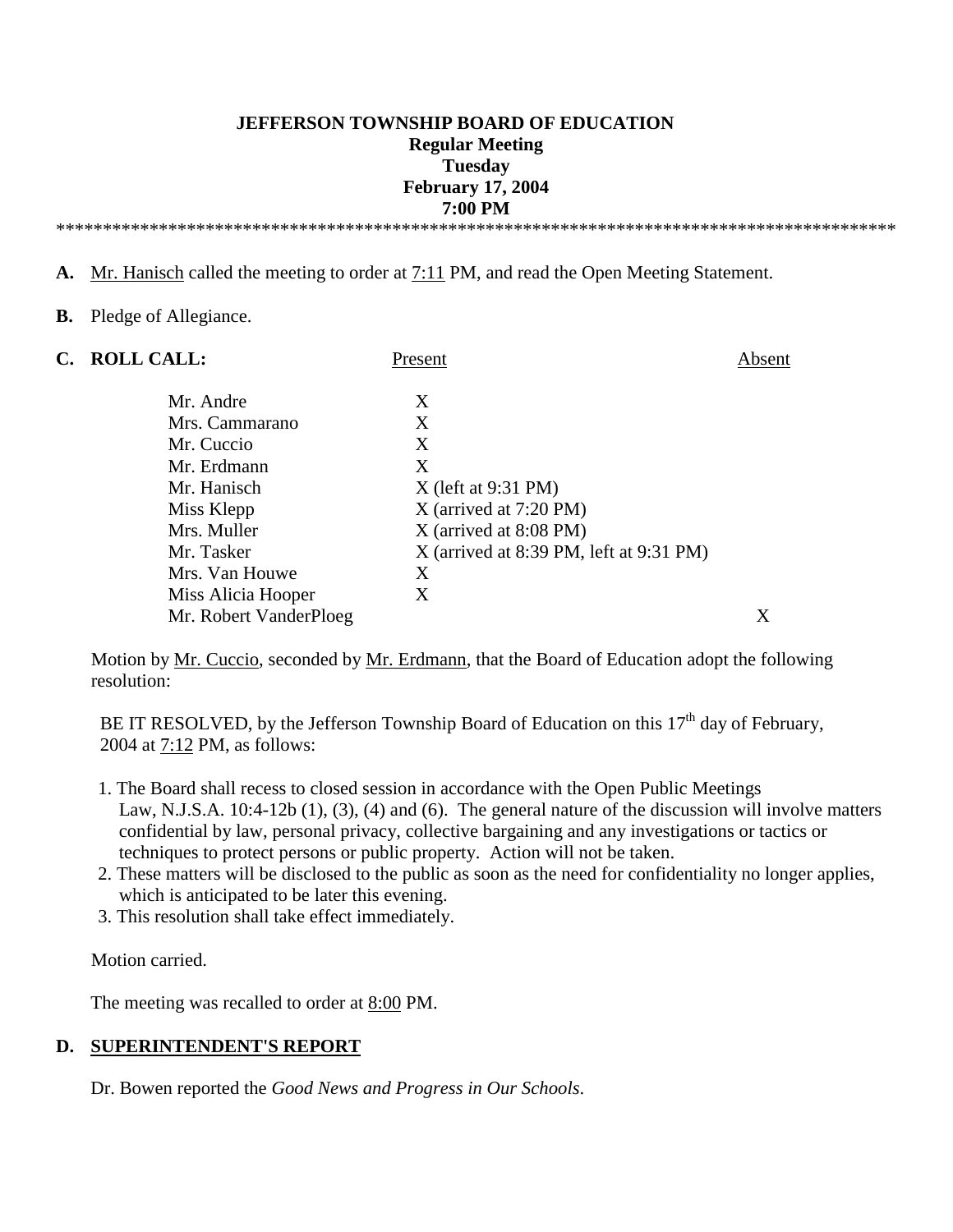## **E. PRESENTATIONS**

Dr. Thomas Niland, District Testing Consultant – Report on Jefferson Township Public Schools' Strategic Plan for Improving Academic Performance in Relation to Standardized Assessment Instruments

#### **F. MINUTES OF MEETINGS**

**F.1** Motion by Mr. Andre, seconded by Mrs. Muller, that the minutes of the following meetings be approved as submitted:

 January 5, 2004 - Special Meeting January 12, 2004 - Work Session Meeting January 19, 2004 - Regular Session Meeting

| Roll call vote: Mr. Andre<br>- Yes | Mr. Erdmann - Yes | Mrs. Muller - Yes    |
|------------------------------------|-------------------|----------------------|
| Mrs. Cammarano – Yes               | Miss Klepp - Yes  | Mrs. Van Houwe - Yes |
| - Yes<br>Mr. Cuccio                | Mr. Hanisch - Yes |                      |

All in favor. Motion carried.

#### **G. FINANCE COMMITTEE**

 Motion by Mrs. Muller, seconded by Mr. Cuccio, to accept the recommendation of the Superintendent to approve and adopt motions G.1 and G.2, as described below:

- **G.1** Motion to approve the list of **requisitions** dated January 2004 in the amount of \$923,073.03.
- **G.2** Motion to approve the **bills list** dated January 2004 in the amount of \$3,363,096.73.

| Roll call vote: Mr. Andre<br>- Yes | Mr. Erdmann - Yes | Mrs. Muller<br>- Abstain |
|------------------------------------|-------------------|--------------------------|
| Mrs. Cammarano – Yes               | Miss Klepp - Yes  | Mrs. Van Houwe - Yes     |
| - Yes<br>Mr. Cuccio                | Mr. Hanisch - Yes |                          |

Seven in favor. One abstention. Motion carried.

Motion by <u>Mrs. Muller</u>, seconded by <u>Mr. Cuccio</u>, to accept the recommendation of the Superintendent to approve and adopt motions G.3 through G.6, as described below:

**G.3** Motion to accept the **Treasurer and Secretary's Report** dated December 31, 2003.

- **G.4** Motion to approve the **transfers** dated January 2004.
- **G.5** Motion that the Board of Education approve the **certification** by the Board Secretary, pursuant to NJAC  $6A:23-2.11(c)3$ , that as of January 31, 2004 no line item account has encumbrances and expenditures, which in total exceed the line item appropriation in violation of NJAC 6A:23-2.11(a).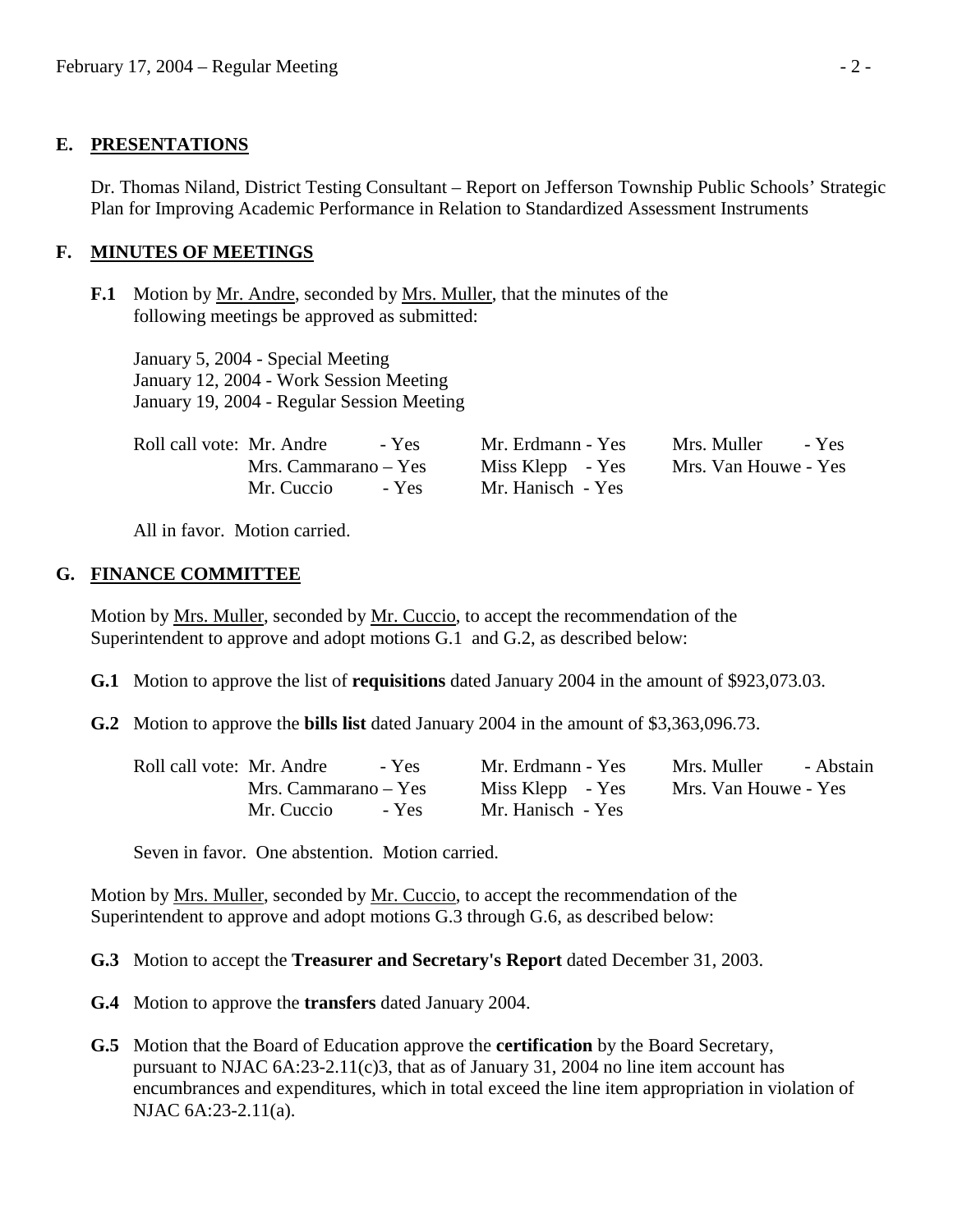**G.6** Motion to certify, in accordance with NJAC 6A:23-2.11(c)4, that as of December 31, 2003, after review of the Board Secretary's and Treasurer's **Monthly Financial Reports** and upon consultation with the appropriate district officials, to the best of our knowledge no major account or fund has been overexpended in violation of NJAC 6A:23-2.11(b), and that sufficient funds are available to meet the district's financial obligations for the remainder of the fiscal year.

| Roll call vote: Mr. Andre<br>- Yes | Mr. Erdmann - Yes | Mrs. Muller - Yes    |
|------------------------------------|-------------------|----------------------|
| Mrs. Cammarano – Yes               | Miss Klepp - Yes  | Mrs. Van Houwe - Yes |
| Mr. Cuccio<br>- Yes                | Mr. Hanisch - Yes |                      |

All in favor. Motion carried.

# **H**. **PERSONNEL COMMITTEE**

Motion by Mrs. Cammarano, seconded by Mrs. VanHouwe, to accept the recommendation of the Superintendent to approve and adopt motions H.1 through H.4, as described below:

 **H.1** Motion to appoint and submit to the County Superintendent applications for **emergent hiring** and the applicant's attestation that he/she has not been convicted of any disqualifying crime pursuant to the provisions of N.J.S.A. 18A:6-7.1 et. Seq., N.J.S.A. 18A:39-17 et. seq., or N.J.S.A. 18A:6-4.13 et. seq. for those employees listed below: (All appointments are contingent upon receipt of proper teaching certification and all salary placements are pending receipt of college transcripts verifying degree status and letter stating years of service in other districts, \* denotes mentoring required) Appointments effective during the 2003-2004 school year.

#### **Personnel**

|                              | Nature of          |                            |                    |            | Date             | <b>Date</b> |                                                              |
|------------------------------|--------------------|----------------------------|--------------------|------------|------------------|-------------|--------------------------------------------------------------|
| Name                         | <b>Action</b>      | <b>Position</b>            | <b>Step Salary</b> | Loc.       | <b>Effective</b> | Termin.     | <b>Discussion</b>                                            |
| A: Administrators            |                    |                            |                    |            |                  |             |                                                              |
| <b>B: Instructional</b>      |                    |                            |                    |            |                  |             |                                                              |
| Nancy Adam                   |                    | Retirement BSIP Teacher    |                    | Cozy Lake  | 6/30/04          | 6/30/04     | To retire 6/30/04 after 35 years                             |
| Eleanor Steinbacher          |                    | Retirement Grade 2 Teacher |                    | Cozy Lake  | 6/30/04          | 6/30/04     | To retire 6/30/04 after 34 years                             |
| Emp#1954                     | eave of<br>Absence |                            |                    | <b>ETB</b> | 1/26/04          |             | Medical Leave of Absence for 4-6<br>weeks using 21 sick days |
| <b>C: Non-Instructional</b>  |                    |                            |                    |            |                  |             |                                                              |
|                              |                    |                            |                    |            |                  |             |                                                              |
| D: Substitutes/Other         |                    |                            |                    |            |                  |             |                                                              |
| Claire Geveke                | Appoint            | Substitute                 | \$80 pr diem       |            | 2003/04          |             | Substitute List for Home<br>Instruction                      |
| Robert W. Ricadela           | Appoint            | Substitute                 | \$80 pr diem       |            | 2003/04          |             | Substitute teacher                                           |
| Lauren Bonora                | Appoint            | Substitute                 | \$80 pr diem       |            | 2003/04          |             | Substitute teacher                                           |
| <b>Candace Duswalt</b>       | Appoint            | Substitute                 | \$80 pr diem       |            | 2003/04          |             | Substitute teacher                                           |
| Margaret Dubbeld             | Appoint            | Substitute                 | \$80 pr diem       |            | 2003/04          |             | Substitute teacher                                           |
| Susan Scarbeck               | Appoint            | Substitute                 | \$80 pr diem       |            | 2003/04          |             | Substitute teacher                                           |
| Michelle Tokazowski          | Appoint            | Substitute                 | \$80 pr diem       |            | 2003/04          |             | Substitute teacher                                           |
| <b>Rick Yarem</b>            | Appoint            | Substitute                 | \$80 pr diem       |            | 2003/04          |             | Substitute teacher                                           |
| Gary McCrea, Jr.             | Appoint            | Substitute                 | \$10.83 pr hr      |            | 2003/04          |             | Substitute Custodian                                         |
| Robert R. Genschow           | Appoint            | Substitute                 | \$10.83 pr hr      |            | 2003/04          |             | Substitute Custodian                                         |
| Richard M. Sheridan          | Appoint            | Substitute                 | \$10.83 pr hr      |            | 2003/04          |             | Substitute Custodian                                         |
| <b>Edward Dennis Godfrey</b> | Appoint            | Substitute                 | \$10.83 pr hr      |            | 2003/04          |             | Substitute Custodian                                         |
| Howard R. Simpson            | Appoint            | Substitute                 | \$10.83 pr hr      |            | 2003/04          |             | Substitute Custodian                                         |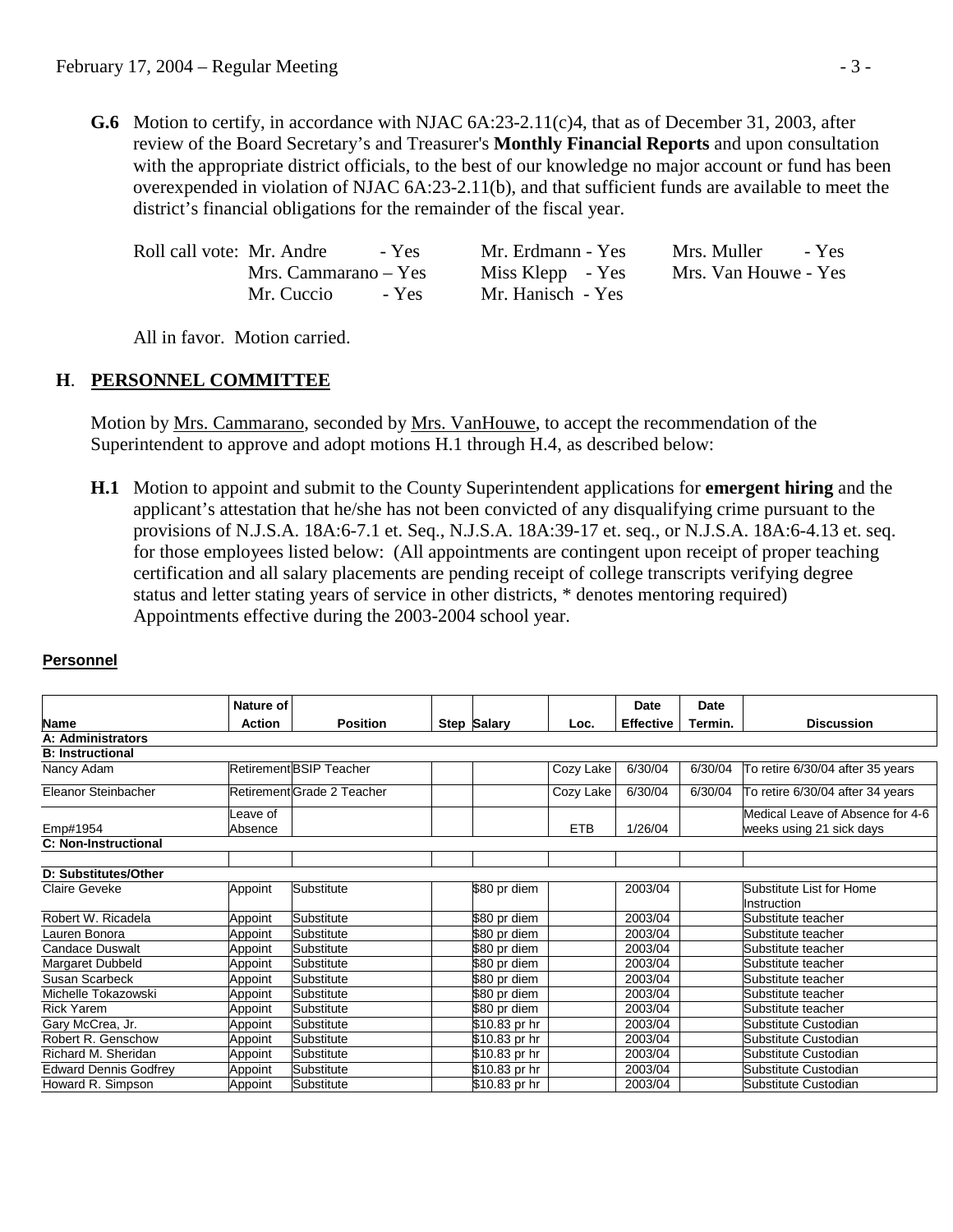| E. Extra Duty Pay    |         |             |              |            |             |           |                                  |
|----------------------|---------|-------------|--------------|------------|-------------|-----------|----------------------------------|
| Kathy Cutrona        | Appoint | Coach       | 1            | \$4,296.61 | <b>JTHS</b> | 2003/04   | Head Boys Track Coach            |
| Lori Kircher         | Appoint | Coach       | 7            | \$5,589.03 | <b>JTHS</b> | 2003/04   | <b>Head Girls Track Coach</b>    |
| Matthew Levine       | Appoint | Coach       | 4            | \$3,723.01 | <b>JTHS</b> | 2003/04   | Asst B/G Track Coach             |
| Robert Elder         | Appoint | Coach       | 24           | \$4,723.01 | <b>JTHS</b> | 2003/04   | <b>Asst B/G Track Coach</b>      |
| Kyla Shanahan        | Appoint | Coach       | 3            | \$3,723.01 | <b>JTHS</b> | 2003/04   | <b>Asst B/G Track Coach</b>      |
| John Cinotti         | Appoint | Coach       | 25           | \$4.773.01 | <b>JTHS</b> | 2003/04   | <b>Head Golf Coach</b>           |
| <b>Brian Hough</b>   | Appoint | Coach       | 5            | \$5,489.03 | <b>JTHS</b> | 2003/04   | Head Baseball Coach              |
| Shawn Kielty         | Appoint | Coach       | 14           | \$4,223.01 | <b>JTHS</b> | 2003/04   | Asst Baseball Coach              |
| Jason Klebez         | Appoint | Coach       | 1            | \$2,866.79 | <b>JTHS</b> | 2003/04   | <b>Asst Baseball Coach</b>       |
| Ernie Fisher         | Appoint | Volunteer   | N/A          | N/A        | <b>JTHS</b> | 2003/04   | Volunteer Asst. Baseball         |
| Ed Levens            | Appoint | Coach       | 27           | \$6,589.03 | <b>JTHS</b> | 2003/04   | <b>Head Softball Coach</b>       |
| Jim O'Connor         | Appoint | Coach       | 19           | \$4,473.01 | <b>JTHS</b> | 2003/04   | <b>Asst Softball Coach</b>       |
| Greg Eck             | Appoint | Coach       | 18           | \$4,423.01 | <b>JTHS</b> | 2003/04   | <b>Asst Softball Coach</b>       |
| Kristen Hedges       | Appoint | Coach       | $\mathbf{1}$ | \$4,296.61 | <b>JTHS</b> | 2003/04   | <b>Head Lacrosse Girls Coach</b> |
| <b>TBA</b>           | Appoint | Coach       |              |            | <b>JTHS</b> | 2003/04   | Asst Lacrosse Coach              |
| Harry Shortway       | Appoint | Coach       | 3            | \$5,439.03 | <b>JTHS</b> | 2003/04   | <b>Head Boys Lacrosse Coach</b>  |
| <b>Brian Palumbo</b> | Appoint | Coach       | 4            | \$3,723.01 | <b>JTHS</b> | 2003/04   | <b>Asst Lacrosse Coach</b>       |
| <b>Tony Villante</b> | Appoint | Weight Room |              | \$1,854.83 | <b>JTHS</b> | Spring 04 | Spring Weight Room Supervisor    |
| Patricia Barile      | Appoint | Coach       | 5            | \$1,675.39 | <b>JTMS</b> | 2003/04   | <b>Track Coach</b>               |
| <b>Terry Koontz</b>  | Appoint | Coach       | 2            | \$1,394.04 | <b>JTMS</b> | 2003/04   | Track Coach                      |
| Ken Westberg         | Appoint | Coach       | 2            | \$1,394.04 | <b>JTMS</b> | 2003/04   | <b>Track Coach</b>               |
| Cheryl Kanazik       | Appoint | Coach       | 2            | \$1,394.04 | <b>JTMS</b> | 2003/04   | <b>Track Coach</b>               |

**H.2** Motion to approve placement of student nurse as indicated below:

Karla Vilardi – Professional Clinical Practice – beginning week of 2/10/04 at Ellen T. Briggs School

**H.3** Motion to approve the **Job Description** for District Courier *(Document available for review)*.

**H.4** Motion to appoint Susan Sincavage as District Courier through June 30, 2004, noting that this position is recommended and not opposed to be included within the Jefferson Township Education Association at a salary to be negotiated between the Board and the Association not to exceed 19<sup>3</sup>/4 hours per week with no medical benefits.

| Roll call vote: Mr. Andre<br>- Yes | Mr. Erdmann - Yes | Mrs. Muller<br>- Yes |
|------------------------------------|-------------------|----------------------|
| Mrs. Cammarano – Yes               | Miss Klepp - Yes  | Mrs. Van Houwe - Yes |
| - Yes<br>Mr. Cuccio                | Mr. Hanisch - Yes |                      |

All in favor. Motion carried.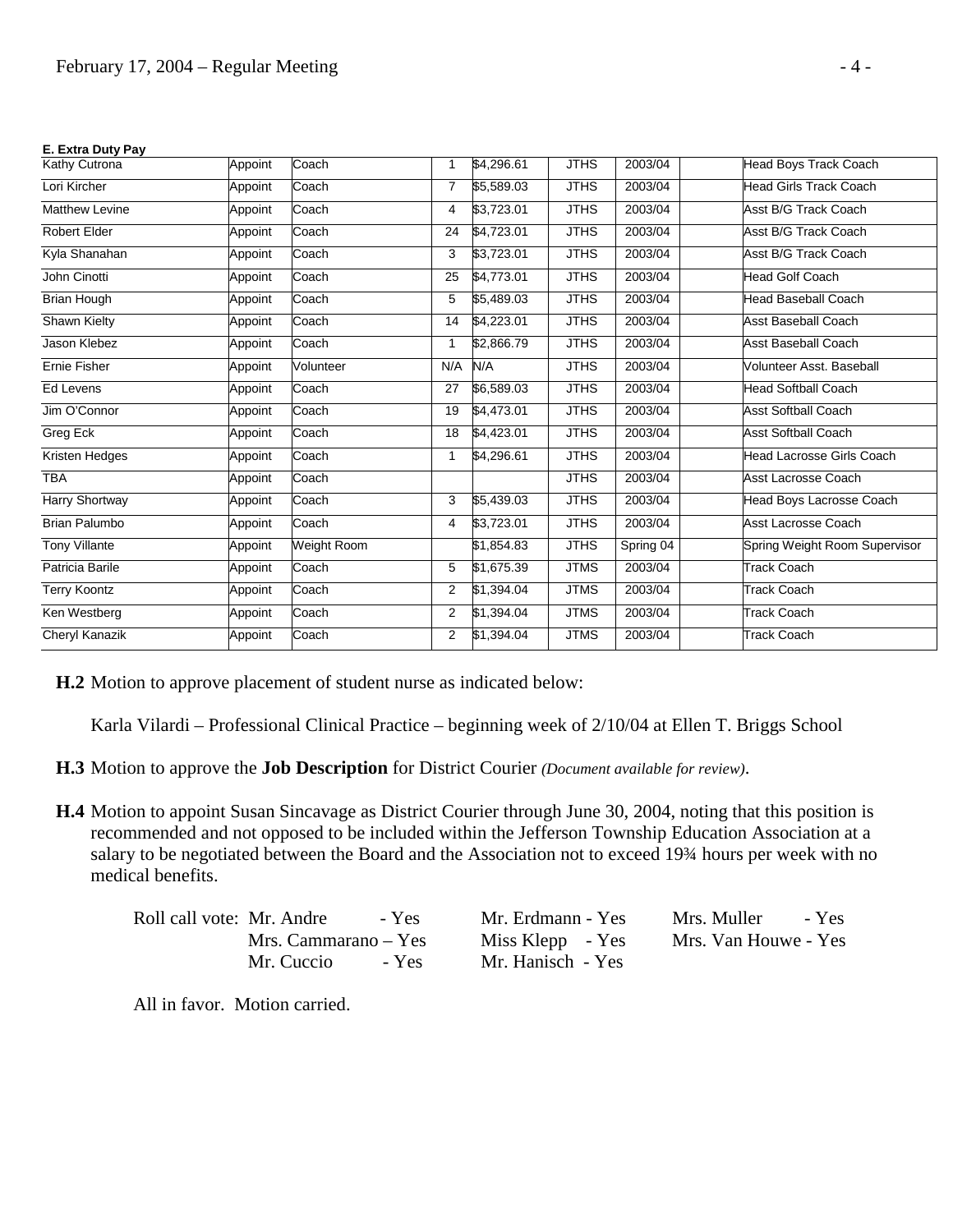# **I. EDUCATION COMMITTEE**

Motion by <u>Mrs. Muller</u>, seconded by <u>Mrs. VanHouwe</u>, to accept the recommendation of the Superintendent to approve and adopt motions I.1 through I.2, as described below:

**I.1** Motion to approve placement of **out of district** student for the 2003/04 school year as indicated below:

M-14 – Shepard High School - \$197.43 per diem effective 2/3/04

**I.2** Motion to approve Special Class Programs in Language Arts and Mathematics at the Middle and High Schools for grades 6-12 for the 2004/05 school year, in accordance with N.J.A.C. 6A:14-4.7, Program Criteria: Special Class Programs, Secondary, and Vocational Rehabilitation.

| Roll call vote: Mr. Andre<br>- Yes | Mr. Erdmann - Yes | Mrs. Muller<br>- Yes    |
|------------------------------------|-------------------|-------------------------|
| Mrs. Cammarano - Yes               | Miss Klepp - Yes  | Mr. Tasker<br>- Abstain |
| Mr. Cuccio<br>- Yes                | Mr. Hanisch - Yes | Mrs. Van Houwe - Yes    |

Eight in favor. One abstention. Motion carried.

 **I.3** Mrs. Muller noted the **enrollment** as of 1/31/04:

|                           | $Jun-03$ | Jan 03   | Jan 04 |
|---------------------------|----------|----------|--------|
| R. F. Drummond            | 100      | 102      | 98     |
| Milton                    | 181      | 178      | 214    |
| Cozy Lake                 | 314      | 322      | 277    |
| <b>Stanlick</b>           | 260      | 259      | 260    |
| E.T. Briggs               | 398      | 392      | 380    |
| White Rock                | 484      | 482      | 489    |
| <b>Total Elementary</b>   | 1,737    | 1,735    | 1718   |
| <b>JTMS</b>               | 870      | 870      | 892    |
| <b>JTHS</b>               | 952      | 958      | 1000   |
| <b>GRAND TOTAL</b>        | 3,559    | 3,563    | 3,610  |
| Tuition students received | 0        | $\Omega$ |        |
| Out of district placement | 58       | 59       | 54     |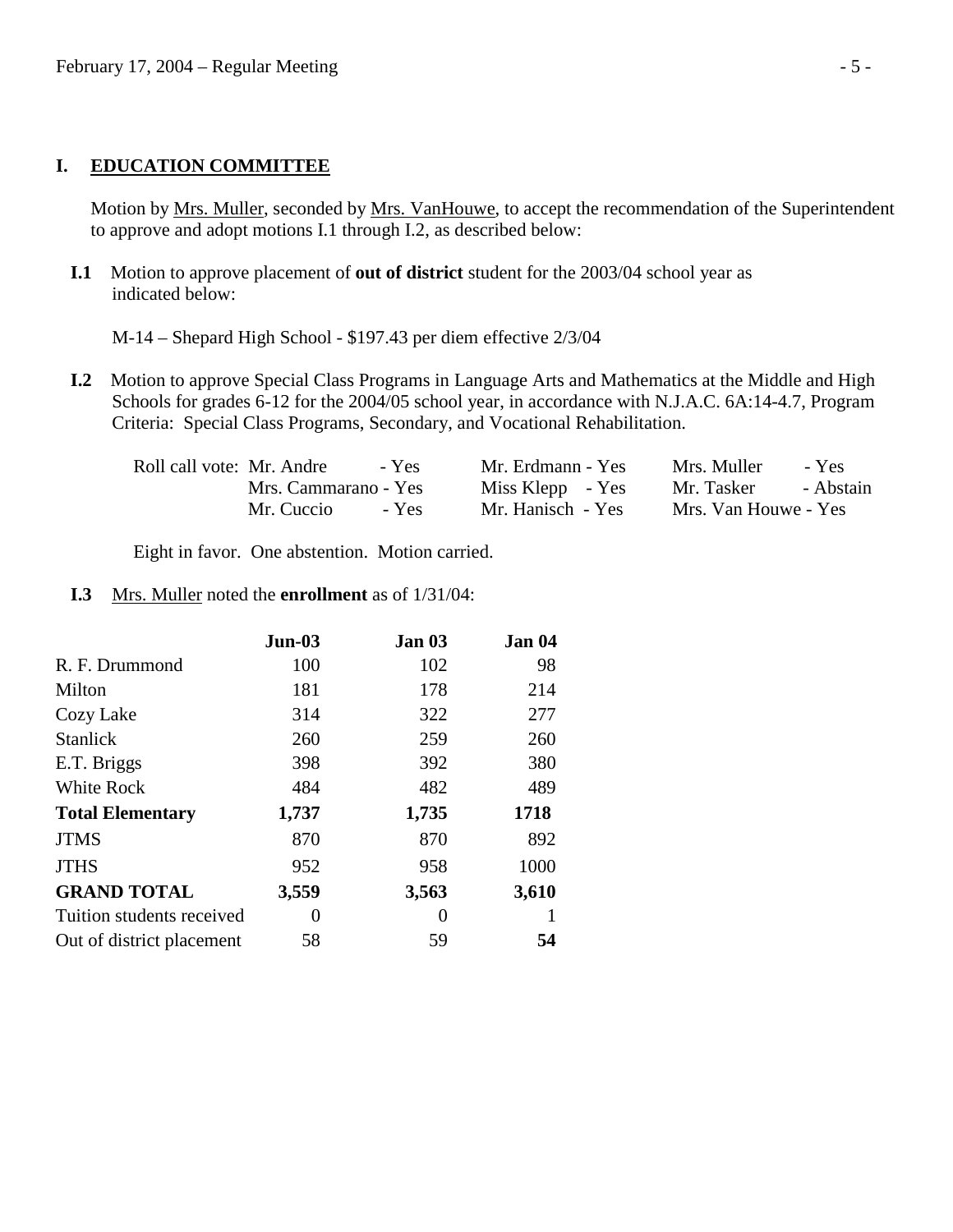# **J. POLICY COMMITTEE**

Motion by Miss Klepp, seconded by Mr. Tasker, to accept the recommendation of the Superintendent to approve and adopt motion J.1, as described below:

### **J.1** Motion to approve the **second reading and adoption** of the following:

| Number  | Title                                                |
|---------|------------------------------------------------------|
| 0142    | Board Member Qualifications and Code of Ethics       |
| 0168    | <b>Recording Board Minutes</b>                       |
| 2270    | Religion in the Schools                              |
| 2431    | <b>Athletic Competition</b>                          |
| 3160    | <b>Physical Examination (Teaching Staff Members)</b> |
| 3233    | <b>Political Activities (Teaching Staff Members)</b> |
| 4160    | <b>Physical Examination (Support Staff)</b>          |
| 4233    | <b>Political Activities (Support Staff)</b>          |
| 5512.01 | Harassment, Intimidation and Bullying                |
| 5600    | <b>Pupil Discipline</b>                              |
| 5841    | <b>Secret Societies</b>                              |
| 5842    | <b>Equal Access of Pupil Organizations</b>           |
| 7434    | <b>Smoking On School Premises</b>                    |
| 8630    | <b>Bus Driver Responsibility</b>                     |
| 8810    | Religious Holidays                                   |
| 9700    | <b>Special Interest Groups</b>                       |
|         |                                                      |

| Roll call vote: Mr. Andre<br>$-$ Yes | Mr. Erdmann - Yes | Mrs. Muller<br>- Yes |
|--------------------------------------|-------------------|----------------------|
| Mrs. Cammarano - Yes                 | Miss Klepp - Yes  | Mr. Tasker - Yes     |
| - Yes<br>Mr. Cuccio                  | Mr. Hanisch - Yes | Mrs. Van Houwe - Yes |

All in favor. Motion carried.

# **K. BUILDING NEEDS COMMITTEE**

Motion by Mr. Tasker, seconded by Mr. Erdmann, to accept the recommendation of the Superintendent to approve and adopt motions K.1 through K.2, as described below:

**K.1** Motion to approve the following **change orders** for the Stanlick/WR construction project:

| Contract#<br>5Α | Change Order#<br>3 | Contractor<br>Vespa Electric | Amount<br>$$ -3,172.$ | Credit to wiring<br>flushometers |
|-----------------|--------------------|------------------------------|-----------------------|----------------------------------|
| 5A              | 4                  | Vespa Electric               | 3,125.                | Temp Boiler Hookup               |
| 5A              | 5                  | Vespa Electric               | 2,634.                | 8 Handsets                       |
| 5A              | 6                  | Vespa Electric               | 6,333.                | 6 Circuits for power to          |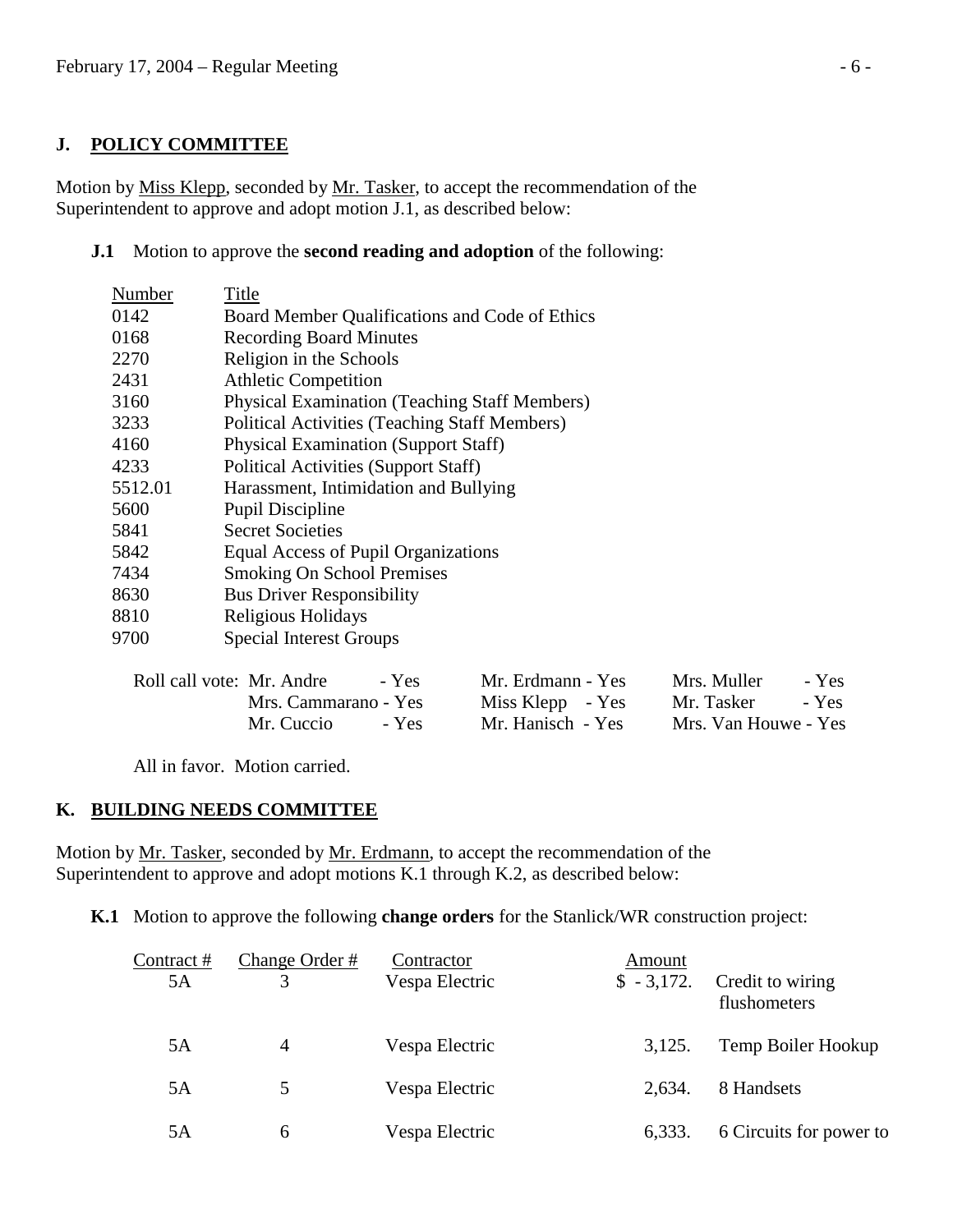# **K.1 continued:**

condensing units

| Contract # | Change Order # | Contractor                      | Amount    |                                                                                |
|------------|----------------|---------------------------------|-----------|--------------------------------------------------------------------------------|
| 5A         | 7              | Vespa Electric                  | 3,291.    | 12 Lighting fixtures in<br>gym & higher wattage<br>bulbs condensing units      |
| 5A         | 8              | Vespa Electric                  | 8,591.    | Extra pvc conduits<br>under road                                               |
| 5B         | 3              | P.J. Smith Electric             | $-2,150.$ | Delete wiring<br>flushometers                                                  |
| 5B         | $\overline{4}$ | P.J. Smith Electric             | $-2,579.$ | Credit for switch-<br>gear modifications                                       |
| 5B         | 5              | P.J. Smith Electric             | 3,120.    | Additional duct<br>detectors at roof top<br>units $1, 2$ and $6$               |
| 5B         | 6              | P.J. Smith Electric             | 3,455.    | Provide conduit, wire,<br>and breakers for<br>boilers and oil pumps            |
| 5B         | 7              | P.J. Smith Electric             | 6,572.    | Add clocks, speakers<br>and handsets                                           |
| 5B         | 8              | P.J. Smith Electric             | 1,333.    | Provide labor for<br>additional wiring/<br>connections of hyac<br>units        |
| 5B         | 9              | P.J. Smith Electric             | 2,734.    | Labor and material to<br>revise 12 lighting<br>fixtures in gym                 |
| 1B         | 1              | <b>CROSSON</b> Construction Co. | $-6,000$  | Delete sign & credit<br>for wood floor sub-<br>stitution                       |
| 1B         | $\overline{2}$ | <b>CROSSON</b> Construction Co. | 10,868.   | <b>Change Doors</b>                                                            |
| 1B         | 3              | <b>CROSSON</b> Construction Co. | $-3,500.$ | Revise/eliminate<br>electrical component<br>of 3-tier bleacher in<br>gymnasium |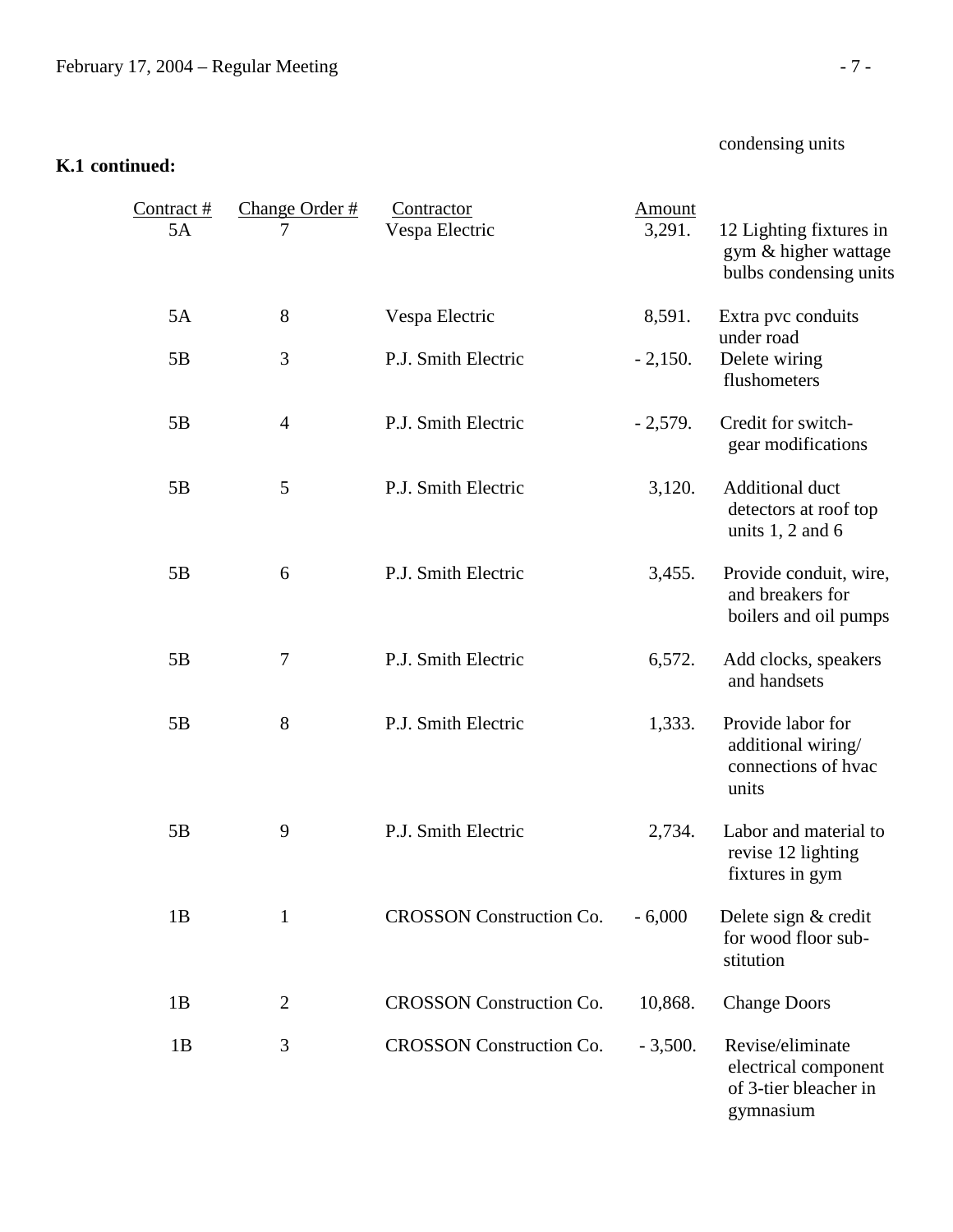|                | 1B                                    | 4              | <b>CROSSON</b> Construction Co. | $-2,000.$      | Eliminate interior<br>aluminum railings in<br>lieu of steel railings                     |
|----------------|---------------------------------------|----------------|---------------------------------|----------------|------------------------------------------------------------------------------------------|
| K.1 continued: |                                       |                |                                 |                |                                                                                          |
|                | Contract #                            | Change Order # | Contractor                      | Amount         |                                                                                          |
|                | 1B                                    | 5              | <b>CROSSON</b> Construction Co. |                | 1,237.13 Masonry repair work                                                             |
|                | 1B                                    | 6              | <b>CROSSON</b> Construction Co. | 89.            | Adjust door/frame                                                                        |
|                | $\overline{4}$                        | $\mathbf{2}$   | ESR, Inc.                       | 12,025.        | <b>Revise Condensing</b><br>Units                                                        |
|                | 1A                                    | $\mathbf{1}$   | Rochelle Contracting Co., Inc.  | $-19,871.$     | Eliminate pump<br>station                                                                |
|                | 1A                                    | 3              | Rochelle Contracting Co., Inc.  | $-3,500.$      | Revise/eliminate<br>electrical component<br>of 3-tier bleacher in<br>gymnasium           |
|                | $\overline{2}$                        | $\mathbf{1}$   | Sparta Steel Corp.              | $-1,237.13$    | Backcharge to<br>contract for masonry<br>repair                                          |
|                | <b>Structural Steel</b><br>(base bid) | $\mathbf{1}$   | Sparta Steel Corp.              | \$<br>823.     | Furnish and deliver<br>additional beams in<br>block D                                    |
|                | <b>Structural Steel</b><br>(base bid) | $\mathbf{2}$   | Sparta Steel Corp.              | 549.           | Provide and deliver<br>galvanized steel<br>angles for additional<br>intake louvers       |
|                | <b>Structural Steel</b><br>(base bid) | $\mathfrak{Z}$ | Sparta Steel Corp.              | 9,280.         | Additional roof<br>frames at block B,<br>and revising the<br>location of wall<br>louvers |
|                | E1                                    | $\overline{2}$ | <b>Brittishan Enterprises</b>   | \$4,003.07     | Repair power feeder<br>to existing sewer                                                 |
|                | Base Bid and<br>Alt's H1 & 2          | 3              | A. Pflugh                       | 7,901.60<br>\$ | Complete piping work<br>on a time & material<br>basis                                    |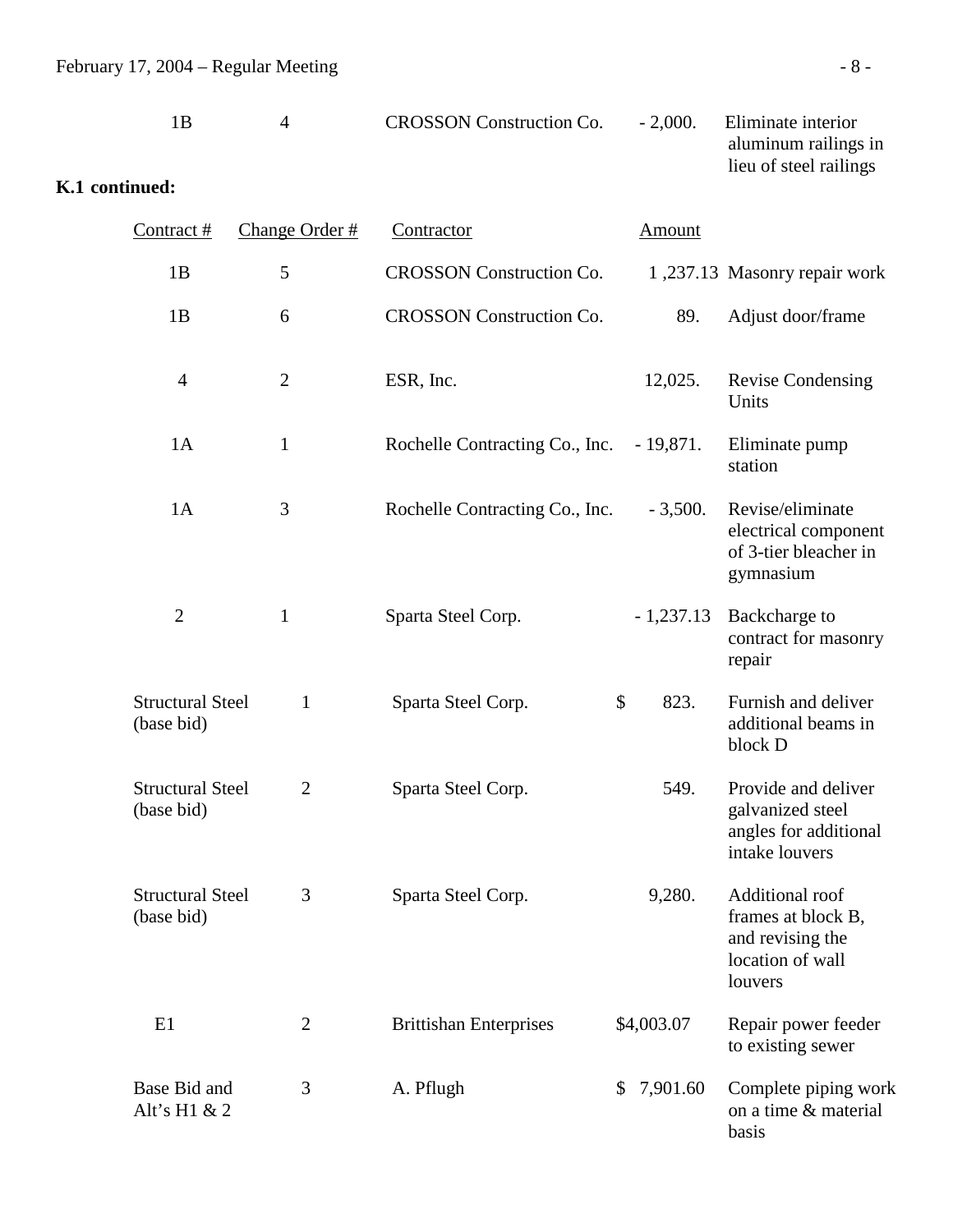#### **K.2** Motion to approve the following **change orders** for the HS/MS construction project:

| Contract#                                       | Change Order # Contractor          |                         |                                                            | Amount                    |                      |                      |
|-------------------------------------------------|------------------------------------|-------------------------|------------------------------------------------------------|---------------------------|----------------------|----------------------|
| Base Bid and<br>Alt's GC1, 2, 3,<br>4, 5, 6 & 8 | 9                                  | <b>TAK Construction</b> |                                                            | \$5,093.                  | waste water line     | Lowering existing 3" |
| Roll call vote: Mr. Andre                       | Mrs. Cammarano - Yes<br>Mr. Cuccio | - Yes<br>- Yes          | Mr. Erdmann - Yes<br>Miss Klepp - Yes<br>Mr. Hanisch - Yes | Mrs. Muller<br>Mr. Tasker | Mrs. Van Houwe - Yes | - Yes<br>$- Yes$     |

All in favor. Motion carried.

### **L. AUXILIARY COMMITTEE**

Motion by Mrs. Cammarano, seconded by Mr. Cuccio, to accept the recommendation of the Superintendent to approve and adopt motion L.1, as described below:

 **L.1** Motion to approve the disposal of **obsolete equipment,** in accordance with Policy #7300, Disposition of Property, as listed below:

| Asset #                   | Equipment            |       |                   |                      |       |
|---------------------------|----------------------|-------|-------------------|----------------------|-------|
| 001589                    | Printer              |       |                   |                      |       |
|                           |                      |       |                   |                      |       |
| Roll call vote: Mr. Andre |                      | - Yes | Mr. Erdmann - Yes | Mrs. Muller          | - Yes |
|                           | Mrs. Cammarano - Yes |       | Miss Klepp - Yes  | Mr. Tasker           | - Yes |
|                           | Mr. Cuccio           | - Yes | Mr. Hanisch - Yes | Mrs. Van Houwe - Yes |       |

All in favor. Motion carried.

#### **M. COMMITTEE REPORTS** – None.

- **N. CORRESPONDENCE** None.
- **O. OLD BUSINESS** None.
- **P. NEW BUSINESS** None.

#### **Q. COMMENTS FROM THE AUDIENCE**

Comments were made regarding the following: